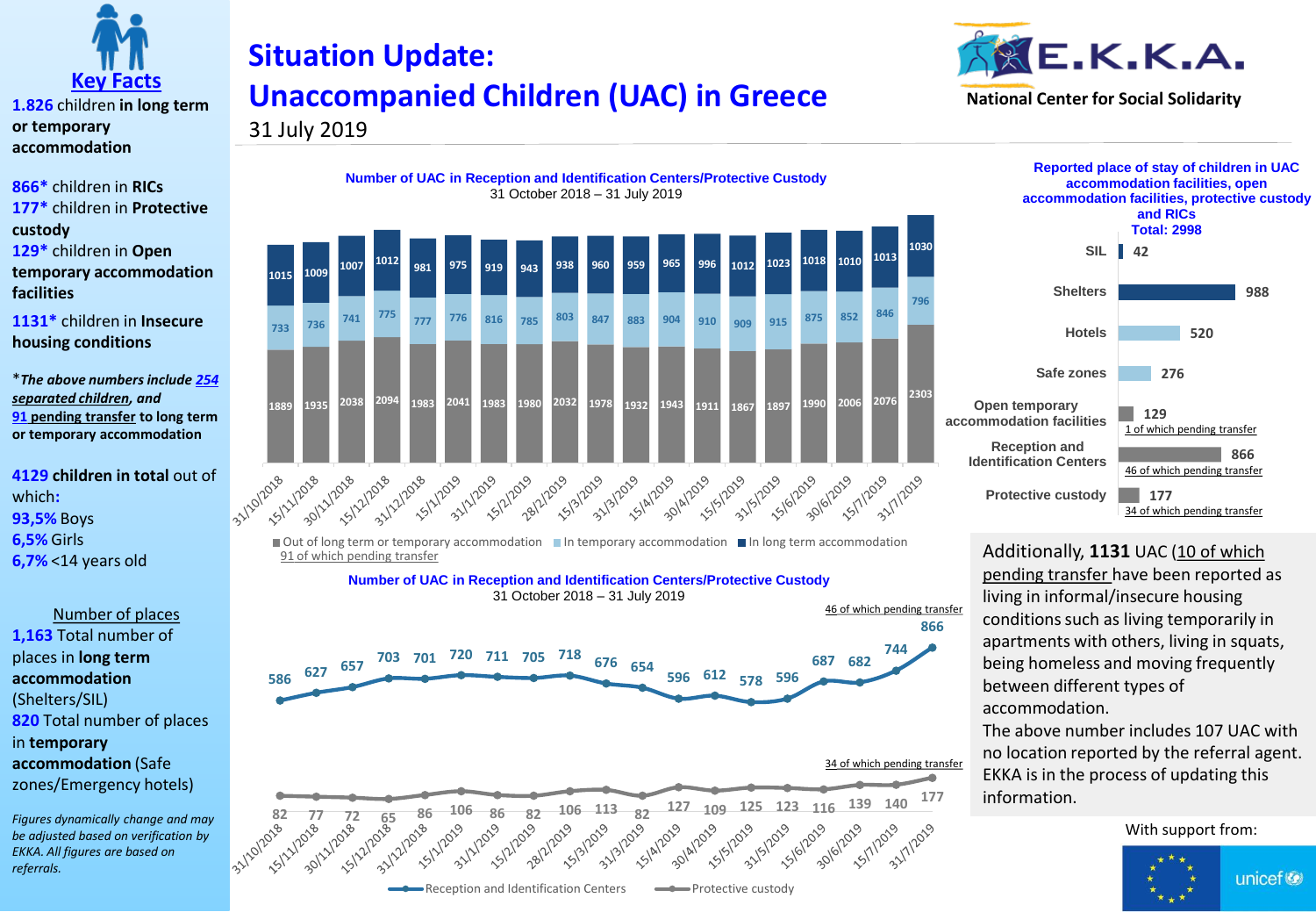## **Situation Update: Unaccompanied Children (UAC) in Greece**

Number and places of UAC shelters, safe zones and hotels, 31 July 2019

interests.



**National Center for Social Solidarity**



■ Total Long term places (Shelters/SIL) ■ Total temporary places (Safe zones/Hotels)